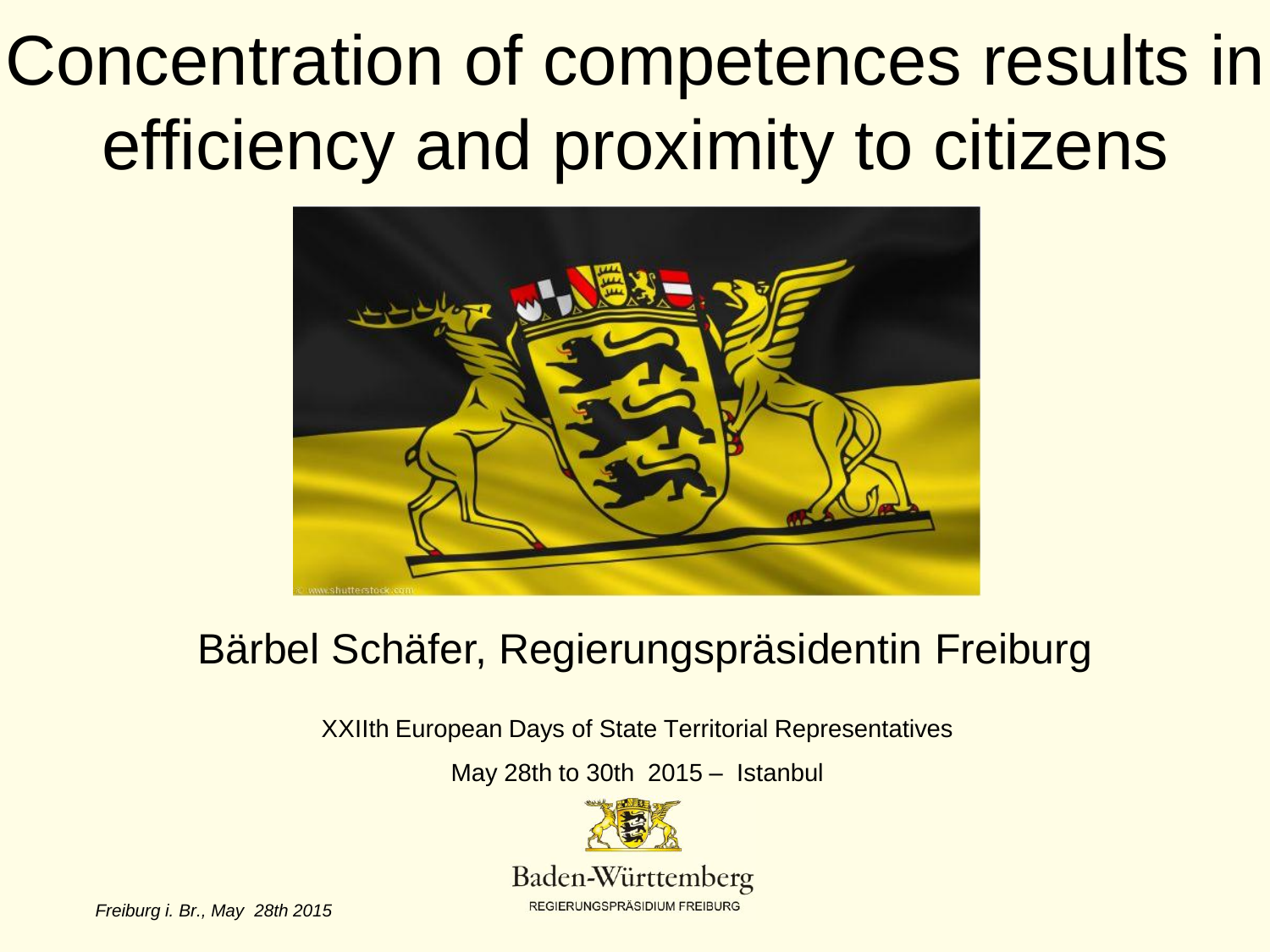#### 3-level administration in Baden-**Württemberg**



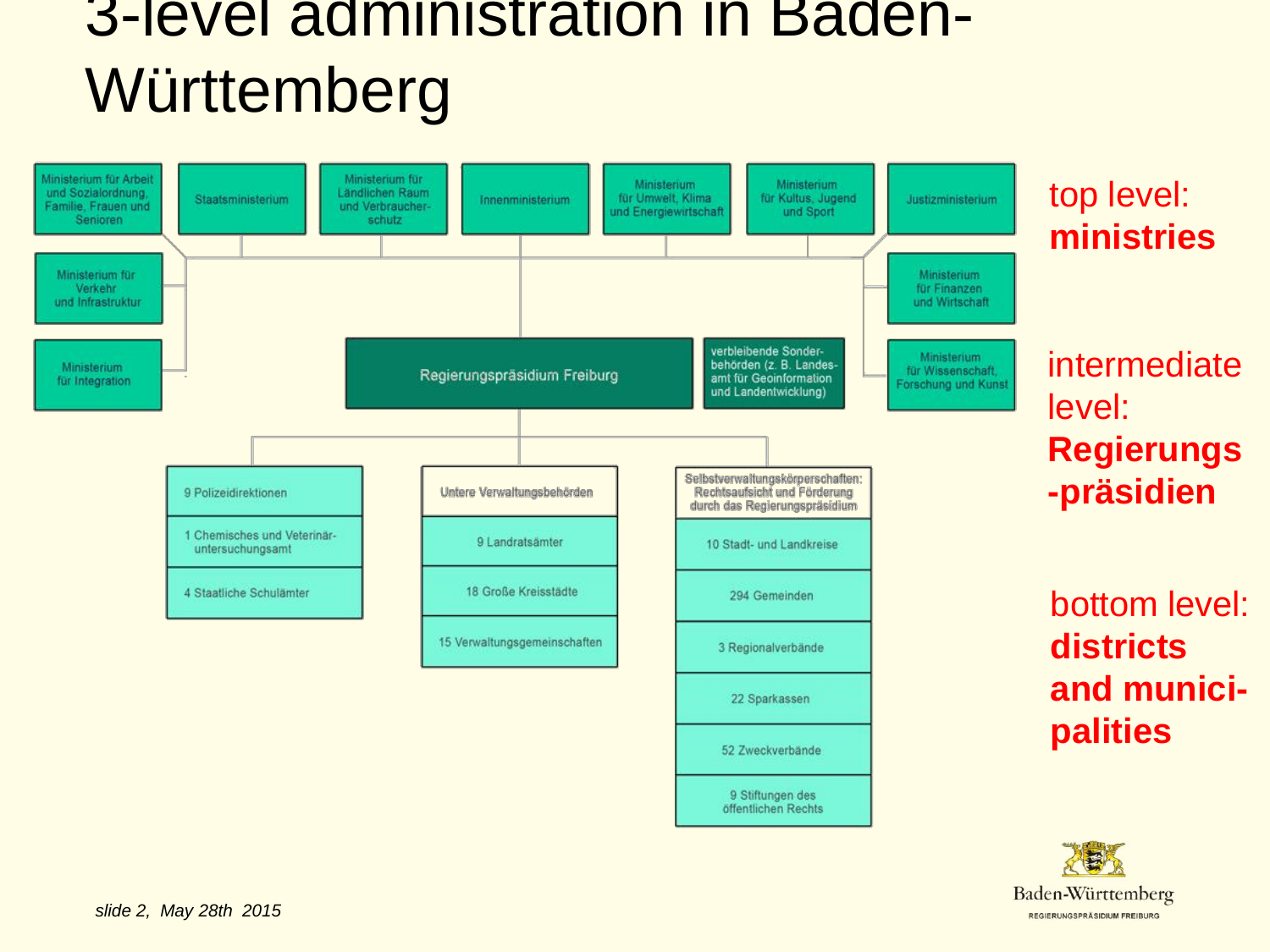

# Where are the Regierungspräsidie n in Germany?

Bundesländer mit klassischer 3-stufiger Verwaltung (mit Regierungspräsidien)

Bundesländer mit 2-stufiger Verwaltung

Bundesländer mit Sonderform auf mittlerer Verwaltungsebene (nach Reform der Verwaltung)

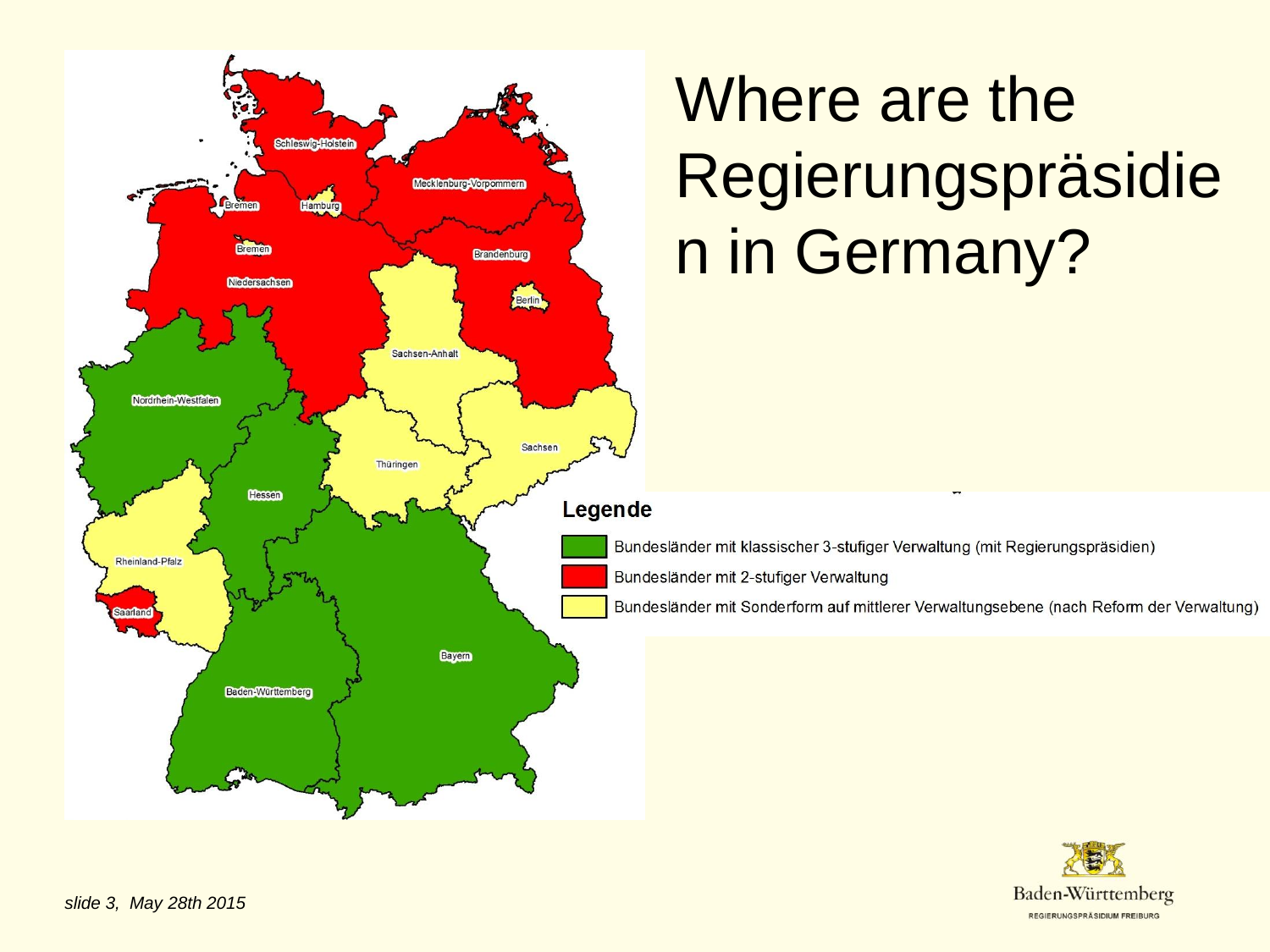Regierungspräsidium – authority entrusted with broad competence

- **civil protection**
- **economy, regional development planning, protection of historical monuments, construction industry**
- **health care**
- **agriculture**
- **forestry**
- **roads and traffic**
- **environment and nature conservation**
- **school and education**
- **raw materials, geology, mining**

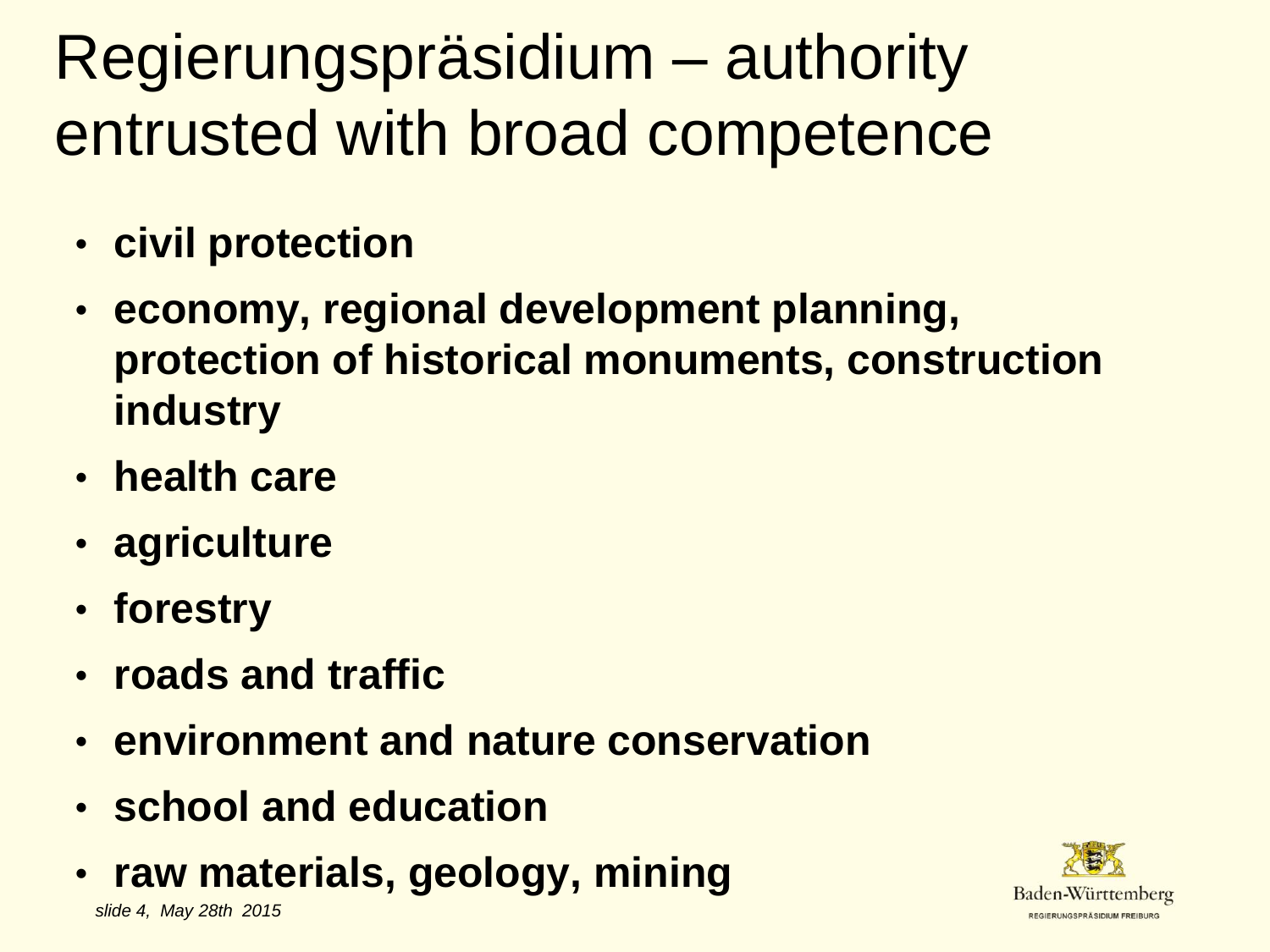#### administrative structure before the reform of

2005

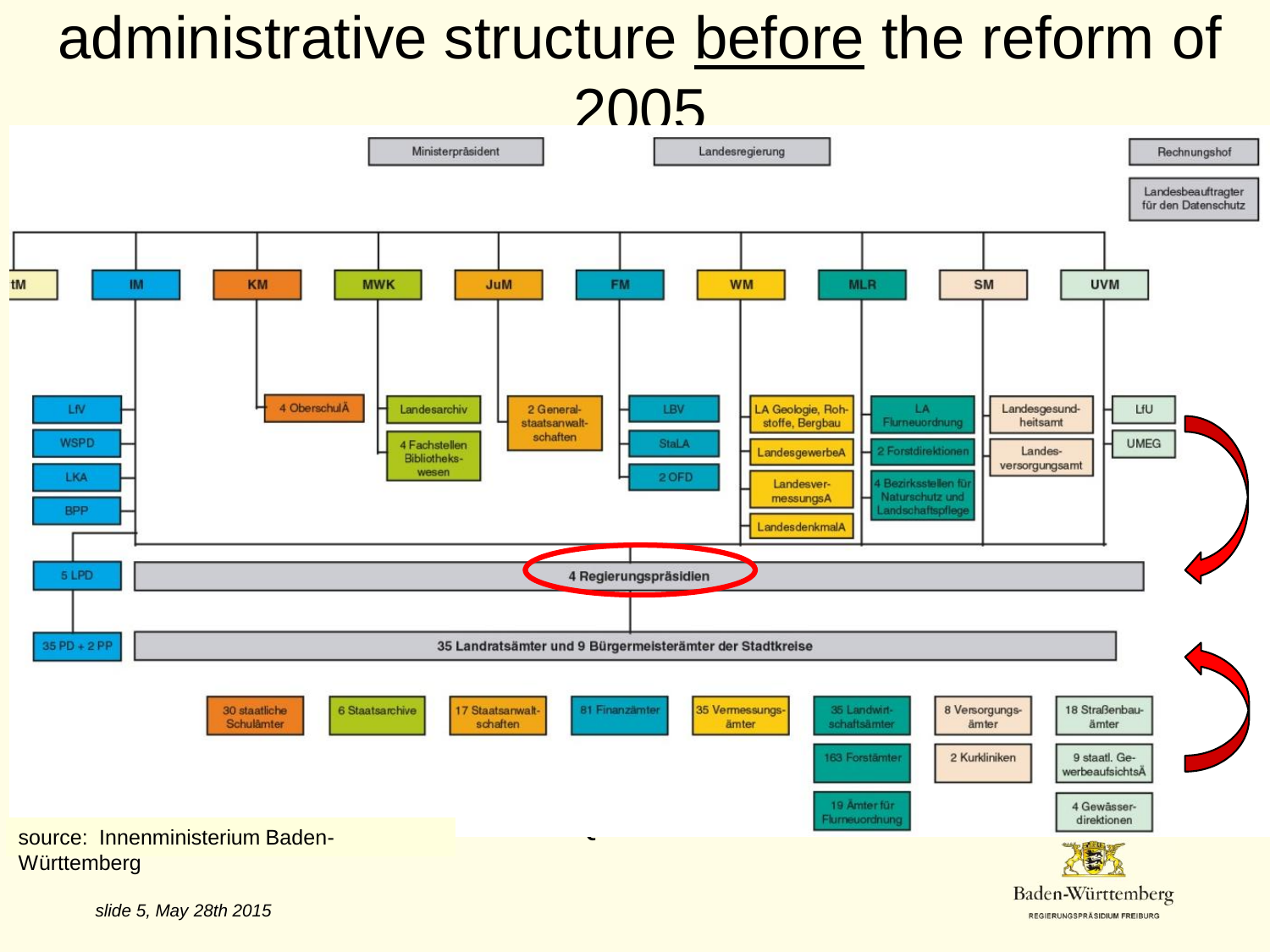### administrative structure of Baden-Württemberg after the reform of 2005



source: Innenministerium Baden-**Württemberg** 



*slide 6, May 28th 2015*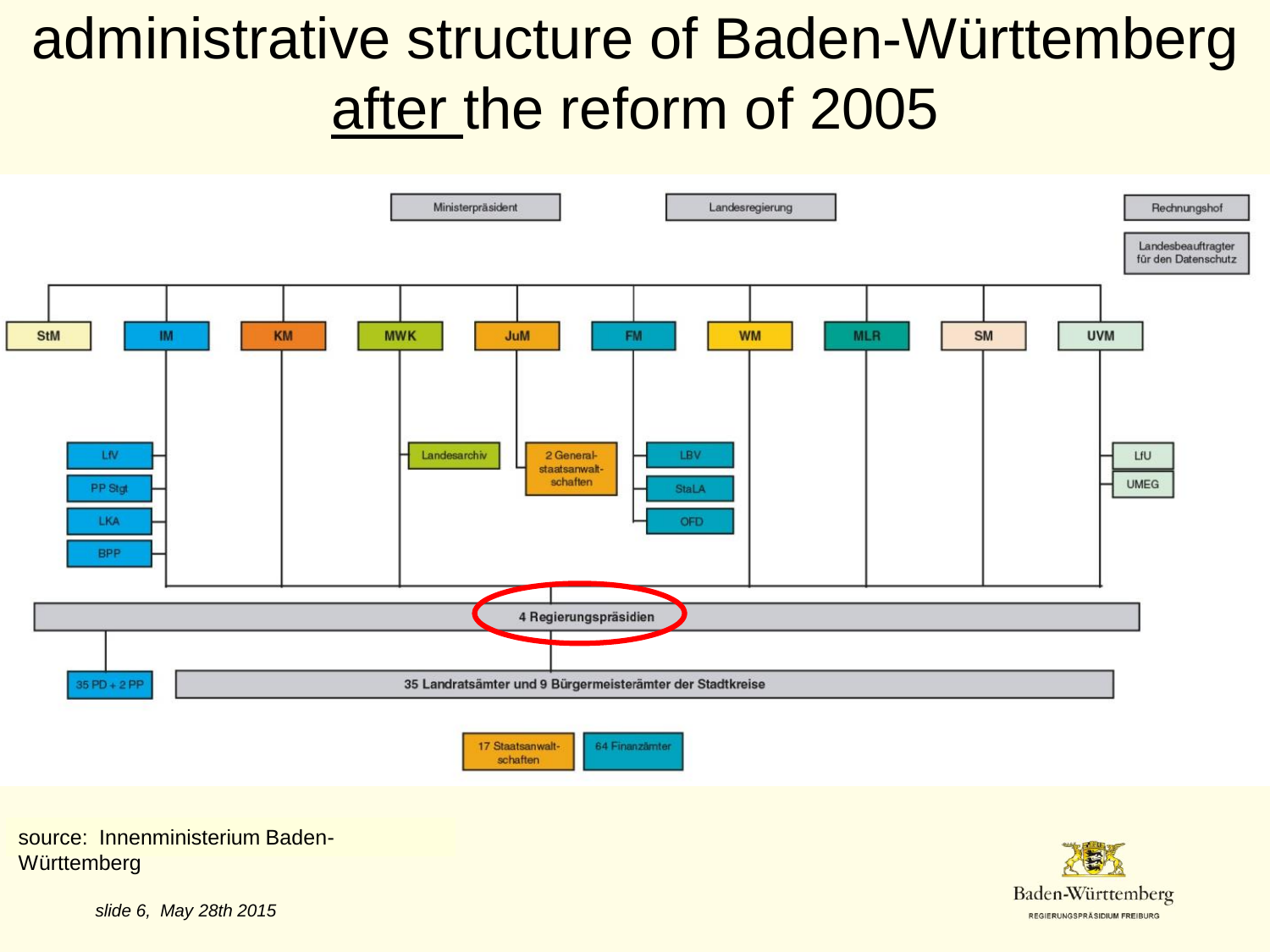#### ost concentrated federal state's administration in Germany

staff of the states' civil service in the internal administration per 1.000 inhabitants



\*) Vollzeitäquivalente der Beschäftigten der Inneren Verwaltung ohne Polizei, ohne Rechtsschutz, ohne Finanzverwaltung, Schulen nur Unterrichtsverwaltung, ohne Hochschulen, ohne Krankenhäuser, ohne Vermessungsverwaltung



Quellen: Statistisches Bundesamtes 2012, Statistisches Landesamt BW 2012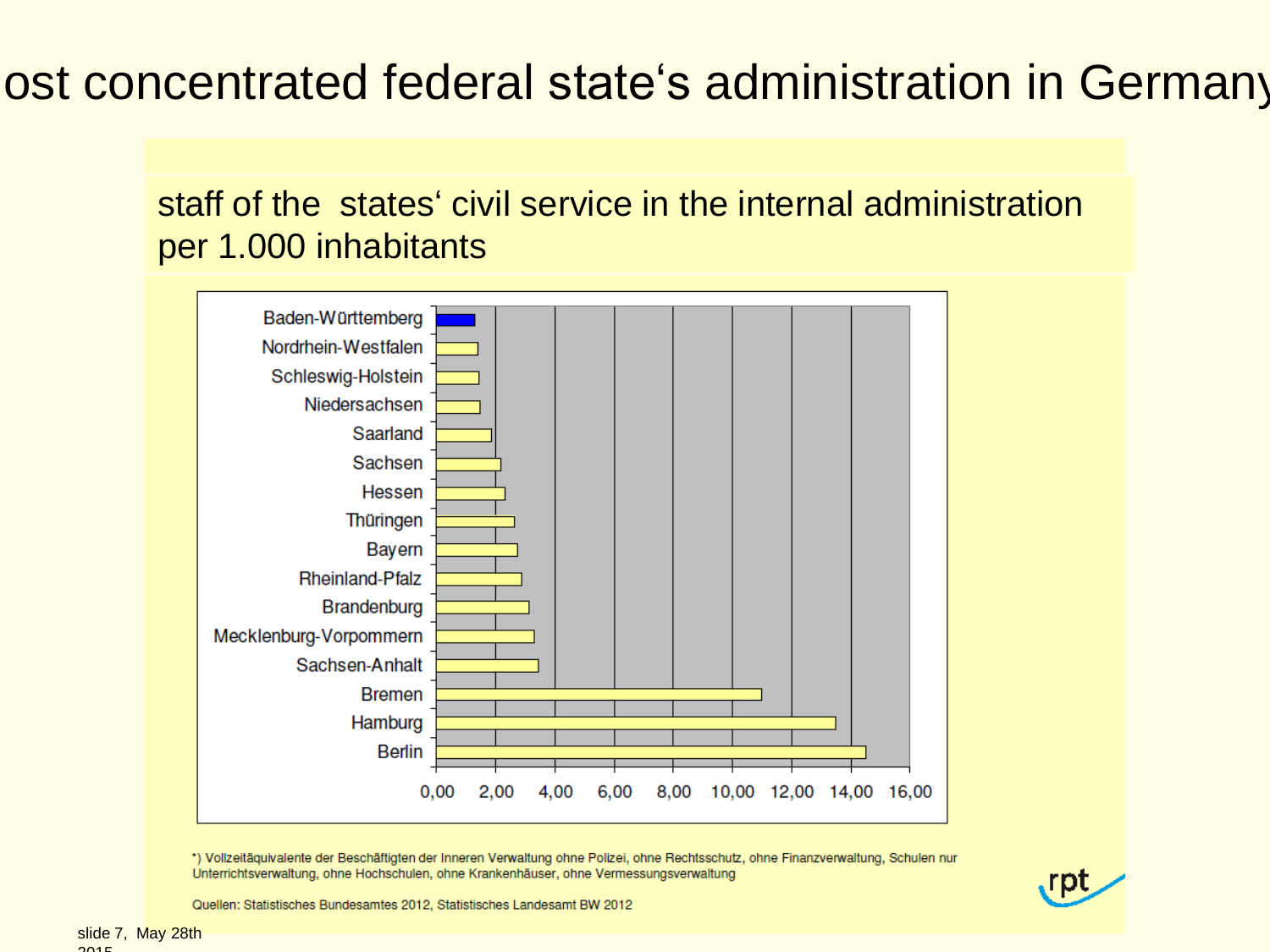# citizens" participation –important aim of the state's government

"A new political nature of dialogue and openmindedness for proposals […] will be incorporated with us in Baden-Württemberg [...] We consider ourselves as a genuine government of citizens."

source: Koalitionsvertrag Bündnis 90/DIE GRÜNEN und SPD für die Regierung 2011-2016

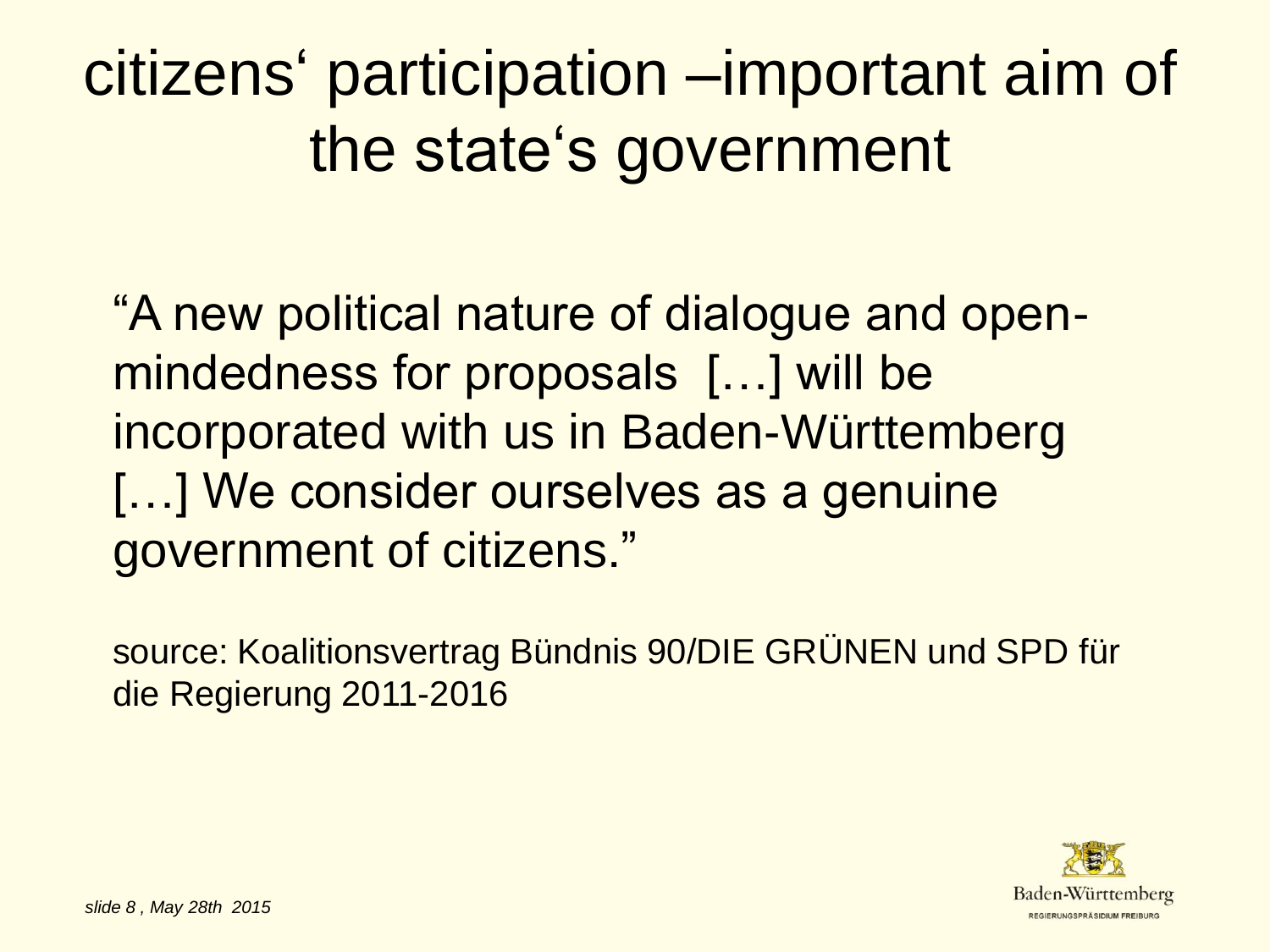Implementation of the state's policy: example of the wind energy's extension



REGIERUNGSPRÄSIDIUM EREIBURG

*slide 9, May 28th 2015*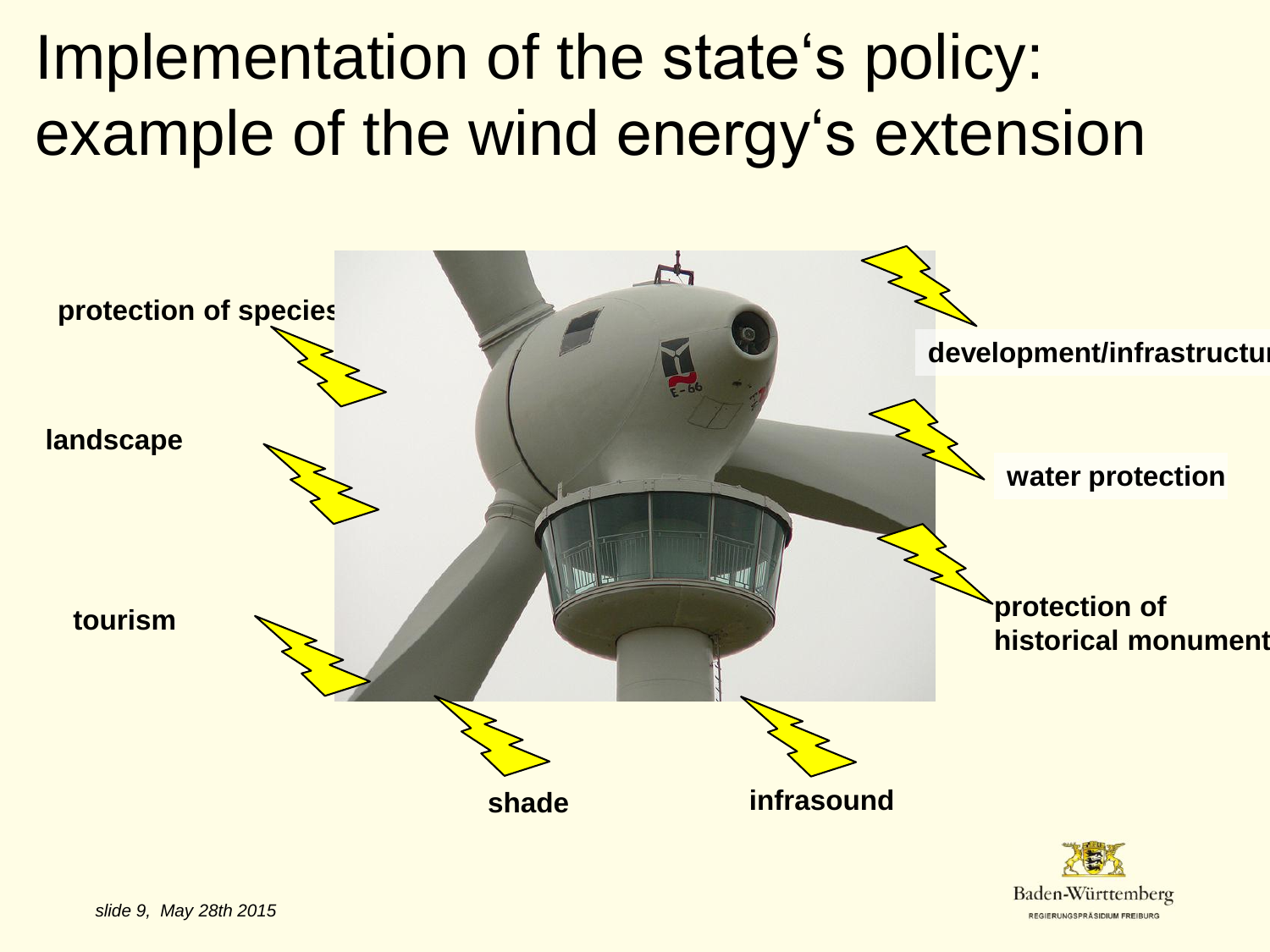## representation of the region"s interests: example of the rail corridor Rotterdam-Genoa